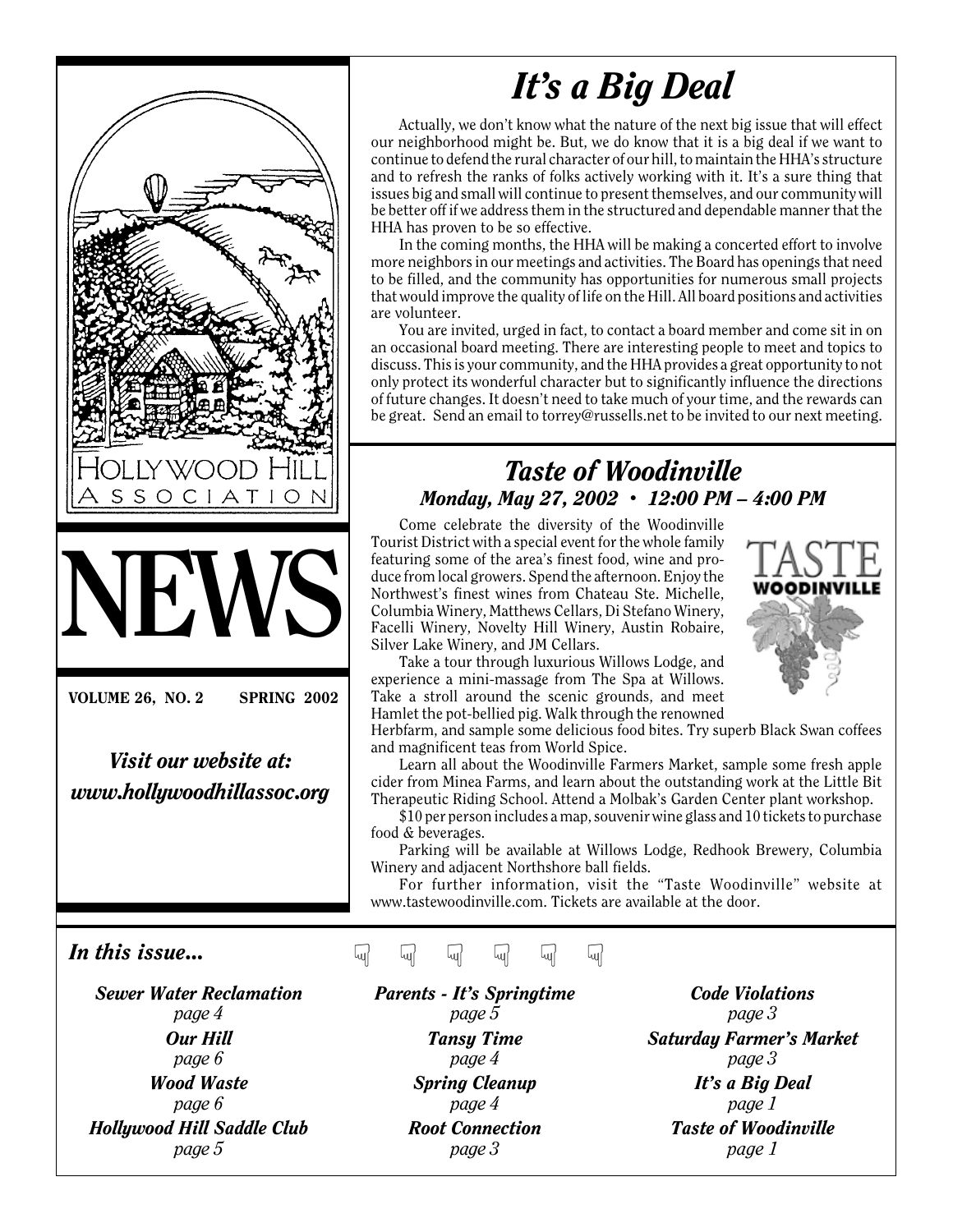### *...from the President*

*"You may not be able to predict the future, but that doesn't mean that you can't help shape it."*

Jay Walljasper - Utne Reader

History is a wonderful subject for study. Be it a familiar story or a new insight, there is a certain coziness and voyeuristic fascination to be savored by delving into a factual recounting of events from the safe perch of an armchair, insulated by time.

History offers us a sense of place, provides adventure stories lived by real people and has much to teach us through the trials of those who have gone before us. But it is advisable to avoid getting too comfortable there. Surrendering to the seduction of living in the past can be just as disastrous as living in ignorance of it.

Once we put the book down, we find that the times of our lives rolling on. As our stories evolve, we are not passive observers, awaiting some predetermined fate. We are partners in creating our story and are intimately involved in the writing.

One of the traits that set humans apart from other animals is our ability to exercise free will. The gift of free will is not free, but carries the price of self awareness and responsibility. One of the determining factors of a society's wellbeing is how successful it reinforces this concept of responsibility with its citizens. We all participate in defining our society via the consequences of our actions, or in some cases, our inactions. The better we carry out our roles, the better society we have to live in now and the better will be the world that we bequeath to the generations that will follow.

It is easy to see how we influence our own lives and the lives of our immediate family and friends. But, like ripples from a stone tossed into a pool, the effects of our actions spread even further. Examples can be found in our day to day choices around our local community. We choose how to drive our cars, the timing and quantity of noise we make doing yard maintenance or how much smoke our 'ceremonial fires' waft into our neighbor's yards. Keep in mind the old wisdom: "That which I visit upon my neighbor, I visit upon myself." Being mindful of the consequences of our actions is the first step to realizing the potential that comes with the gift of choice.

Most of us choose to live on Hollywood Hill because we like the atmosphere, and most of us do a pretty good job of being considerate to our neighbors. But, there are many communities where the residents are considerate, yet those communities have not maintained their unique character, as has Hollywood Hill.

This is where the Hollywood Hill Association's 26 years of activism has made such a visible difference to our community. Many of the biggest influences on our neighborhood involve complex legal and political issues. The HHA provides neighbors with a heads up on local issues, does the research that maintains its long term integrity and provides a collective voice with which to address our policy makers. It has been an effective tool in influencing courses of action in ways that would be difficult, at best, for individual citizens to pursue on their own.

But the HHA does not happen out of thin air. It relies on the participation of residents who share its goals and recognize the need to be involved, lest others determine local issues for us. (For info on goals and current land-use issues, visit: www.hollywoodhillassoc.org)

Participation begins with becoming a member by payment of the annual dues. The association has numerous expenses, including newsletters, taxes and insurance on the 10 Acre Woods, legal expenses, etc. As a community service, the HHA attempts to send newsletters (receipt of which is not evidence of membership) to every house on the hill.

Just as important is direct involvement by community members in the activities of the Association. This can involve anything from occasional participation in a project to serving as a board member.

This is our neighborhood. Nobody is going to look out for it the way that we can by working together as a community. We have a unique tool for doing that with the HHA. But a tool is only of use if it is maintained and utilized.

The writing of the story of Hollywood Hill is still in progress. It is a good story so far and has great potential to continue to be so. While we owe a debt of gratitude to those who have contributed to reaching this point, the future is yet to be written. It is your responsibility as to whose hands will guide the pen. Responsibility, because you have the gift of choice.

*— Mike Tanksley*

### YOUR ASSOCIATION

The Hollywood Hill Association is a private, state nonprofit corporation, formally chartered in 1976. We are an all volunteer, community based organization, dedicated to the preservation of our community character. Our primary goals are the preservation of Hollywood Hill's rural designation and the preservation of the agricultural lands of the rural Sammamish Valley. We are widely recognized by both government officials and development interests as an influential and determined organization. Our many successes have been due, in large part, to dedicated volunteers, and to the support of our many members. We encourage you to become actively involved in the Association by joining one of our standing committees. Please contact any Board member for more information.

| President<br>Vice President | Mike Tanksley: 483-2529     |
|-----------------------------|-----------------------------|
| Secretary/Treasurer         | Torrey Russell: 483-6531    |
| <b>Directors</b>            | Karen Mackie: 483-0889      |
|                             | Marsha Martin: 883-8561     |
|                             | Torrey Russell: 483-6531    |
|                             | Lincoln Potter: 481-8382    |
| <b>Committee Chairs</b>     | Government: Marsha Martin   |
|                             | Environment: Mike Tanksley  |
|                             | Events:                     |
|                             | Newsletter: Karen Mackie    |
|                             | Trails: Susan Cyr: 487-2908 |
| Website                     | www.hollywoodhillassoc.org  |

The HHA is managed by a 9-member Board of Directors. Elections are held by mail each autumn at the time of the HHA annual membership meeting. The existing Board selects candidates from those volunteers who have demonstrated a willingness to actively contribute to the HHA and who support its goals. Board meetings are scheduled for the 2nd Thursday of each month at the homes of Board members. The Board welcomes HHA members who wish to attend these meetings as long as prior arrangement has been made. Because these are business meetings, space availability and legal issues may require closed meetings from time to time. Contact any Board member if you are interested in attending.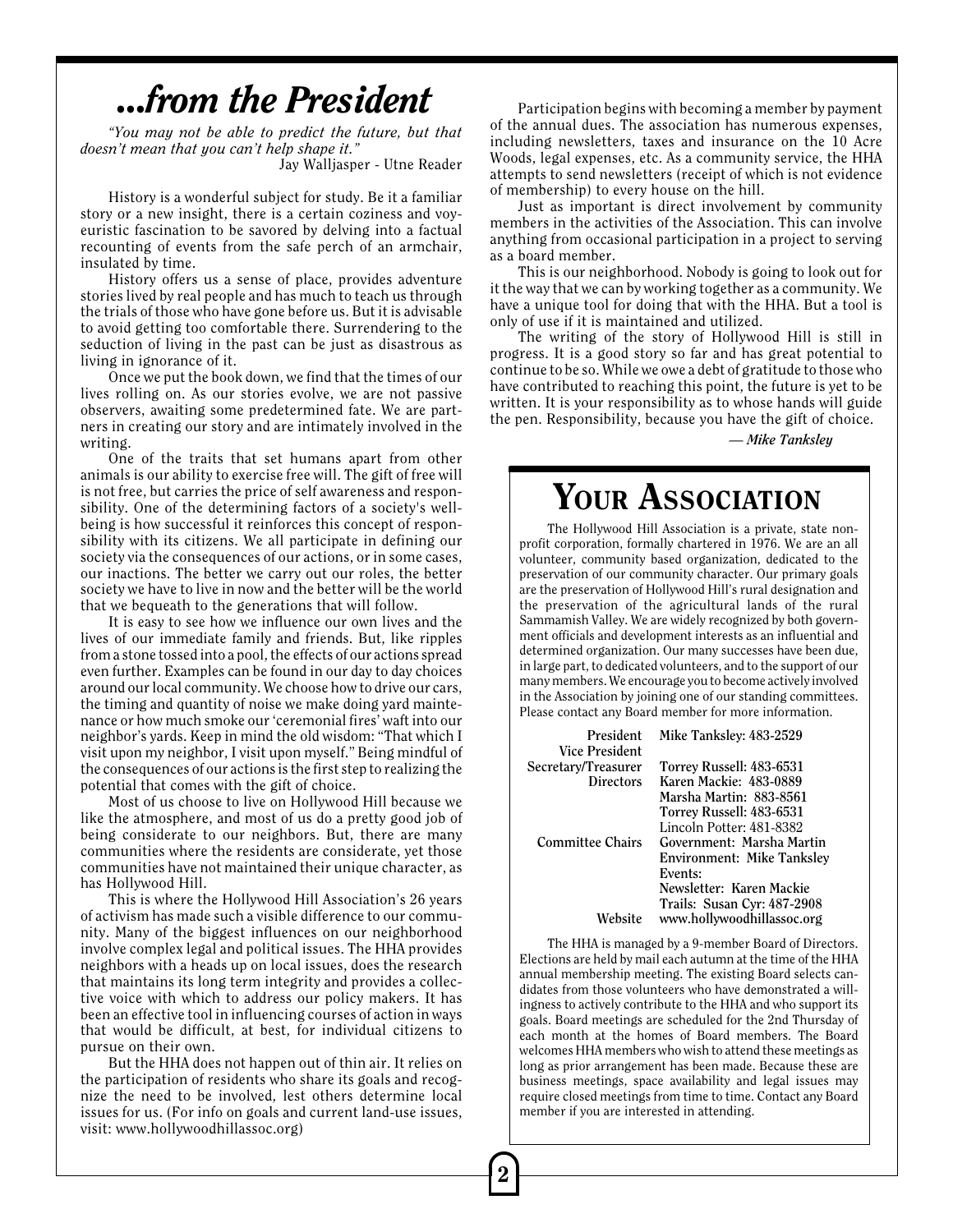#### *Woodinville Saturday Farmers Market News:*

"We don't use chemicals and sprays here, and the weeds and bugs; they're a lot of work" Jorge Crisostomo speaks into the afternoon breeze as his farmer's eyes scan the rows of spring starts on the family Sammamish Valley farm. "I was a commercial artist in Las Vegas, but my wife's aunt, you know Mrs. Zante, she called us." Fred Zante who had worked the

family land just south of the Woodinville bypass since the 30s had died, and the lady needed help. "The family and I have been here ever since — 17 years now I've been a farmer." In late June,



Jorge's fresh, homegrown produce will be available both at Mrs. Zane's shop on the bypass and at the Saturday Farmers Market from 9 am to 4 pm. Look for his table and others piled high with fresh produce and flowers. As always, if you also need plant starts, a soap or honey, indeed all manner of crafts

and products, drop on down to their temporary site next to the old Woodinville City Hall on 175th. Later in the year the Market will move to its permanent home just near the Zante farm on the bypass

#### *Are you on the Early Warning Email list?*

There are times when issues that affect our neighborhood come up and need our attention right away. In an effort to be more timely and save some of the money that goes into the newsletters, the HHA is making a list of people who would like to receive occasional bulletins and action alerts.

Examples might include public meetings that are being scheduled to discuss the possibility of siting a water reclamation plant in the valley or political issues about which our representatives need to hear from us as a vote nears.

Send an email to cmtanksley@earthlink.net and ask to be added to the Early Warning Email list. If you sent your email address on your dues form, it would still be helpful to back it up by sending an email directly (the writing can be very hard to read).

#### *Code Violations along the Woodinville/Redmond Road*

The Woodinville/Redmond Road between the Hollywood Schoolhouse and the Woodinville Pediatrics building has become increasingly cluttered with signs and businesses that do not conform to King County land use codes.

One of the most egregious of these violations is the statuary business that has sprung up in the yard of 15366 140th PL NE, across from Gold Creek Sports Club. The property is zoned RA-2.5 (residential agriculture, like most of Hollywood Hill), and the current commercial activities are not allowed by code. A complaint was filed with King County last June. Progress has been very slow though the wheels are turning, and there is hope that we may see some resolution in the near future. The county code enforcement contact is Earl Garnet at (206) 296-7102, case # E0100972. Any encouragement that you can offer him to progress on this case would be helpful.

Other outstanding infractions have been brought to the attention of the county staff though the most timely response has been from the City of Seattle. A truck had been illegally parked for many months on the Tolt Pipeline Trail at its intersection with the Woodinville/Redmond Road and was being used as a billboard. Once the City was informed of the situation, the appropriate department acted quickly to have truck removed from public property.

## *Sammamish Valley's Root Connection*

"If they're not interested in better taste, chemical and pesticide free food for the family, saving money, supporting local farming and the environment, they aren't going to be interested in The Root Connection anyway," snaps Claire, the

redoubtable 'farm boss' side of the Root Connection equation. "Who wouldn't be?" pipes sister Rita, smiling, positive. Rita manages the retail shop and gets the shares out every week to the farm members.

Claire added, "The University of Washington did a test of local children. They found pesticide traces in all but one child, and he had been brought up in an



organic household." The sisters did a cost analysis of an average winter share and were shocked at the value they had only guessed at. On the local market, a total of items in a weekly share: Organic Retail: \$57.24; Organic section of a super market: \$52.48; Straight non-organic Supermarket chain: \$43.00; Root Connection: \$29.00 and that isn't counting the u-pick herbs and greens that are part of a share.

The farm and shop are located adjacent to the Living Legacy Ranch on the West side of the Woodinville - Redmond Road, (Route 202) between 146th Street (Hollywood Hill Schoolhouse) and 124th Street. Stop in for a visit and pick up their mission statement brochure that explains how simple it is to book and pick up winter or summer shares. Half and full shares are available in the summer as are fruit share from local growers.

Store hours are Tuesday to Friday 10 am to 3 pm and Saturday 10 am to 6 pm. Closed on Sunday and Monday.